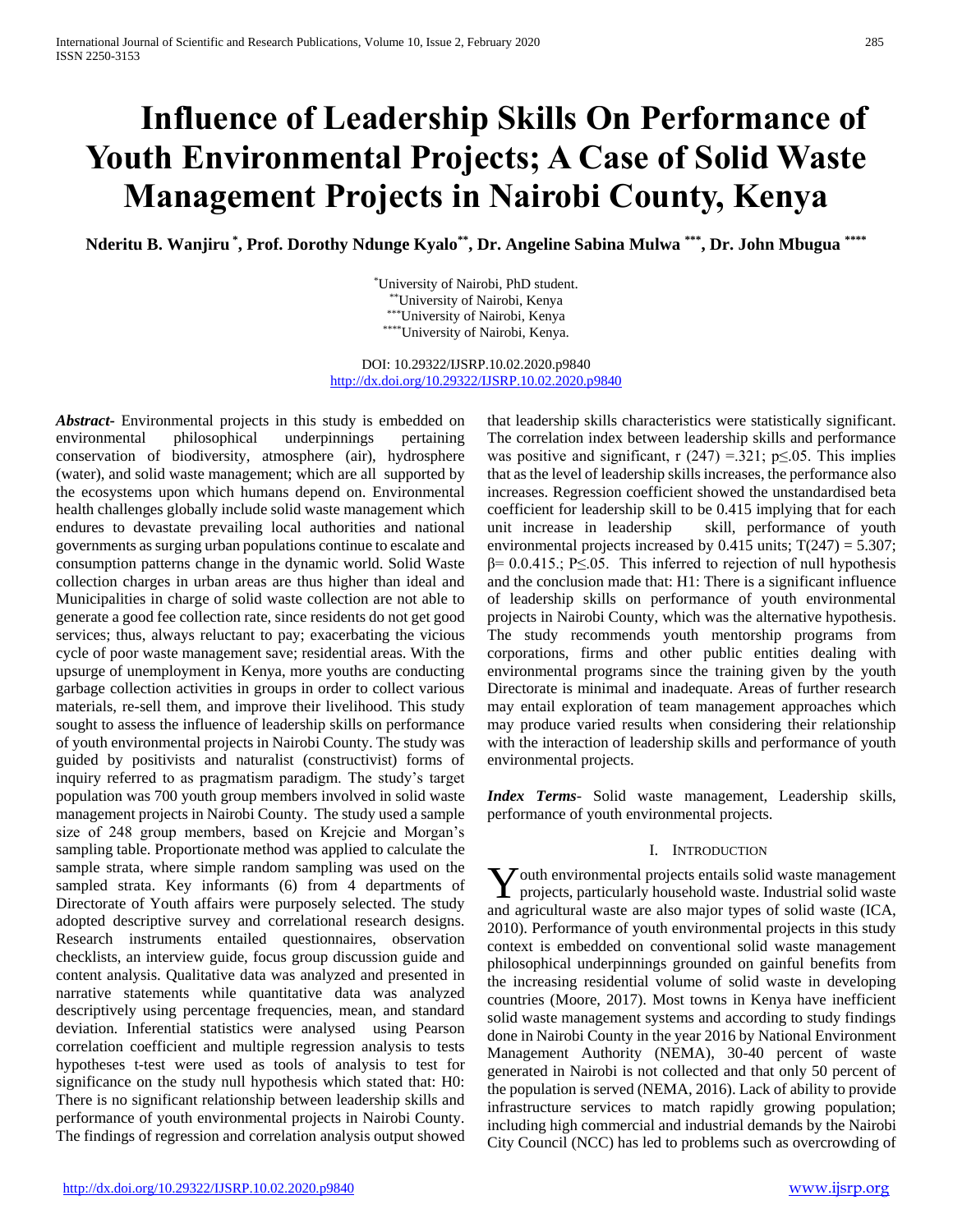heaps of disposable waste, poor and inadequate sanitation, polluted water, poor health as a result of respiratory and waterborne diseases especially within the slums and the peripherals of dumpsites like Dandora (Nairobi dumping site), inadequate liquid and solid waste management and lack of decent recreational facilities besides many other fashioned urban degeneration problems. The situation has subsequently led to amplified crime, mushrooming and encroaching of slums, construction of illegal structures and rapidly declining standards of living (NCC, 2010). Waste collection charges in urban areas are higher than ideal and Municipalities in charge of collection are not able to generate a good fee collection rate, since residents do not get good services; thus, always reluctant to pay; exacerbating the vicious cycle of poor waste management save; residential areas (Frediani, Walker, and Butcher, 2013).

 In Kenya, registered youth groups in environmental projects pose as primarily waste pickers who provide residential door-todoor solid waste collection business services. With slight or absolutely no capital being provided to the youth where the overall resources are scarce, waste picking becomes an important survivalist strategy for most of unemployed youths. Leadership skill in this study context entails prominent handling of youth project teams; strategic setting of a realistic vision, motivating teams, credibility in service, team work and capacity building including inspiring potential and existing customers (Alivert, 2014 ). Youth group environmental project managers should possess leadership skills on both strategic and functional perspective by communicating the vision of the project to get team to buy-in, accomplish set goals and resolve conflict. This include evaluating performance; ensuring that project teams are adequately equipped with the tools, money and space required to get things done. Every project demands an aptitude leader to support the project processes, teams and the customers. Project team leader is expected to be the team's relentless cheerleader and chief encourager; not petrified to caution the team when they drop the ball; thus maintaining balance between the project and the team (Global entrepreneurship monitor report, 2013). Leading a group well means serving them by taking responsibility to improve project team's standard of living by moving challenging mountains for them, greasing the wheels and moving all unnecessary barriers that could get in their way; thus availing a vision and a roadmap to accomplishment by helping and empowering the teams towards projects completion (Boateng, and Bampoe, 2014). Ability to communicate well is the core of any affiliation and so the efficacy of a youth environmental project leader in communication has an impact on the respective project team, clients and stakeholders too (Boateng and Bampoe, 2014); save, for residential solid waste management which entails clients' touch-points that include pick schedules and payment deadlines. Communication in leadership triangle alludes to team members needing clarifications, stakeholders needing status updates and sponsors needing results (Davis and Kate 2014). Environmental youth projects are hence expected to meet economic needs, fit within government-funded programme objectives, and add value to the beneficiaries' whilst providing employment, or self-employment opportunities by opening up business ventures for the bulging youth population as exit opportunities from the programme (UNEP, 2011). However, youth environmental studies that are carried out in Kenya for the last seven years shows that quite a number of youth projects have not been successful, especially government funded environmental projects that addressed the challenge of youth employment through adopting an Entrepreneurship Training Manual to train and facilitate youths environmental projects through Youth Enterprise Development Fund loans (YEDF). Despite government funded youth initiatives and trainings, Performance of many of the youth environmental projects in all the 47 counties in Kenya remains thin, especially in Nairobi County which has more youths accessing government projects funding and training aggravated by proximity (Afon, 2012). This study seeks to investigate the influence of leadership skills on the performance of youth groups' solid waste management projects;

#### II. OBJECTIVE OF THE STUDY

 The study aimed to achieve the following objective: To determine the influence of leadership skills on performance of youth environmental projects in Nairobi County, Kenya.

#### III. RESEARCH QUESTION

 The study sought and answered the following research questions:

How does leadership skills influence performance of youth environmental projects in Nairobi County, Kenya?

#### IV. RESEARCH HYPOTHESIS

 The study tested the following research hypothesis:  $H<sub>0</sub>$ : There is no significant relationship between leadership skills and performance of youth environmental projects in Nairobi County, Kenya.

#### V. LITERATURE REVIEW

 Numerous concepts and models together with their instruments of measure have been relatively developed to quantity leadership behaviors but preference for validity and accessibility of leadership theories and instruments traversing within cultures (Kouzes, and Posner, 2002). A study conducted by two scholars; Perren and Burgoyney (2000), in London; on project management and leadership abilities, using interviews and content analysis on 83 management and leadership ability sets drawn out a data set of 1013 selected individual management and leadership abilities, as identified from survey texts and interviews and fed into a computerised qualitative data analysis system. The study findings were skewed towards people abilities inclined more in the area of lead direction and culture, with an emphasis on ability to handle risks and ambiguity and building teams. The results indicated that Leadership in management is essential and most useful tool for success in project management. Leaders are invaluable especially when it comes to formulating and communicating new strategic directions within a project set up, as well as communicating and motivating project teams to increase dedication to project goals. Leadership is embedded on a culture to listen to the customer's voice using the information provided to match the right value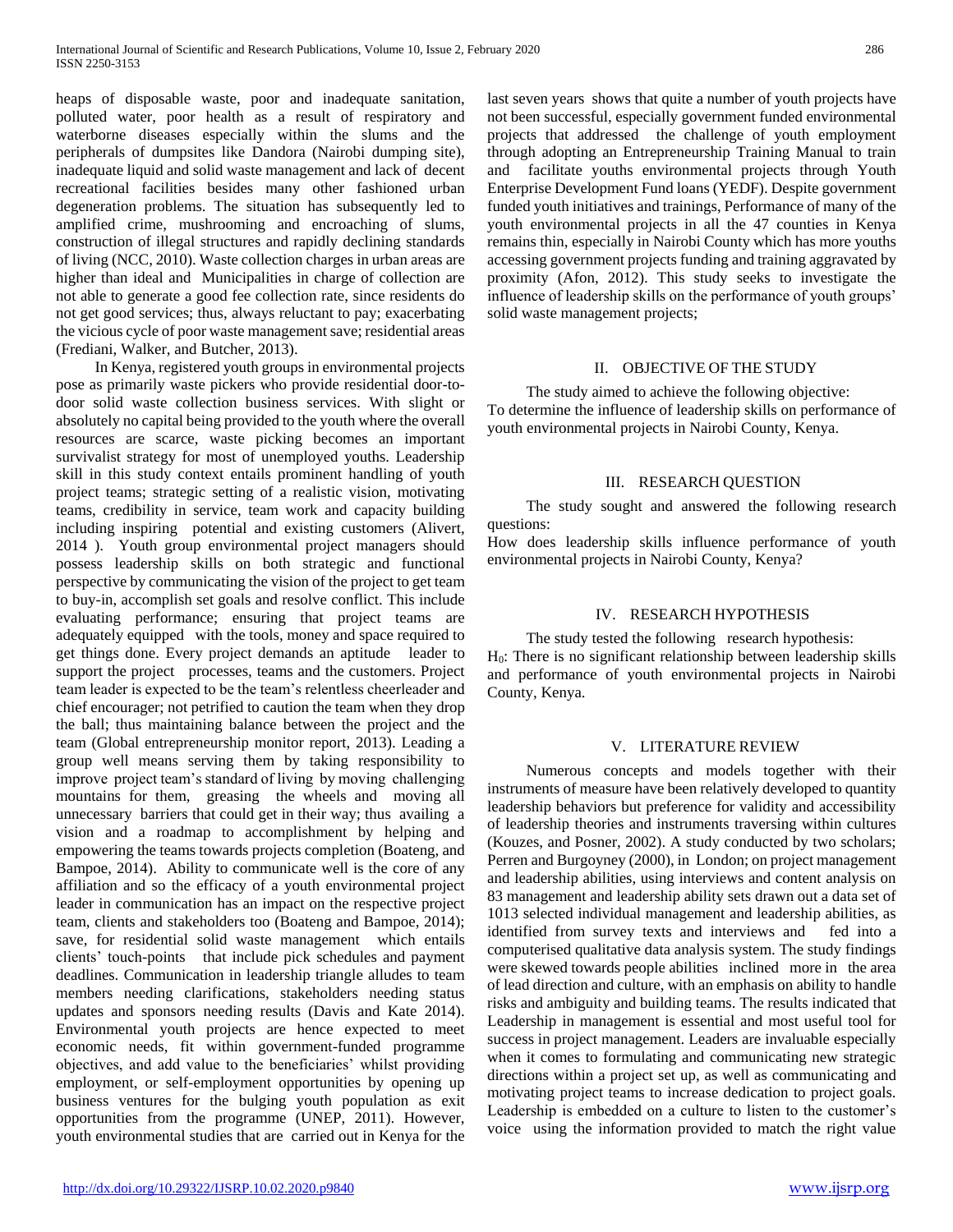service to the customers (Goleman, 2000), which is a crucial skill while dealing with projects like solid waste management dealing with residential clients. Literature reviewed from a study findings by Hallinger (2016) on leadership skills indicates that great leaders possess outstanding team building skills in order to build teams that have complementary skill sets and experiences emulated with ethical value system; to inculcate a trustworthy culture as a hybrid blended with honesty, transparency and integrity. This is deemed a fundamental cornerstone of a project intervention cascading from leadership to group members (Hallinger, 2010). A study by a scholar Bass (1996), on paradigms of leadership analysed leadership and trust in the Army through social exchange approach. The major unit of analysis in this approach was the affiliation between the leader and his groups. The study findings inferred that effective leaders provide direction, guidance, and activity structuring with a collective goal; where teams collectively grant the leader authority to influence them (therefore reflecting legitimacy), as well as reverence and respect. The research findings further established Leader effectiveness as a function of the dynamics that transpires between leader and followers in recognition of the cognitive, interpersonal, and social richness of a given phenome-non, to come to grips with practices that expounds on outcomes (Bass, 1996). Reviewed literature from writings on Team leadership skills by scholars like Kevin, Scott, Michael, Heberling, (2001) portrays Leaders to be extremely organized and often trust the team members to do their corresponding jobs as they delegate, setting clear expectations and availing on-going feedback. Effective leaders frequently and publicly recognize others and conduct rewarding ceremonies to appreciate teams and team work within an Organisation. They are swift to admit blame for failures, even when they may have not been directly responsible and are hasty to accord others credit for successes rather than themselves (Kevin, *et.,al.,*2001).

 Communication skills is a key leadership skill, where a project leader learns to communicate effectively with the market for improved interpersonal skills. This auger well with resultoriented behavior which is proactive in seizing opportunities by identifying potential threats and taking action by communicating against them (Lonn, Reisman, 2013). Challenges within residential waste management projects include delayed collection of waste due to issues within the dump sites, waste carrier vehicles breakdown, licensing complications and youth group teams' absenteeism. Hence, profound communication with good leadership skills are among the crucial aptitudes to the performance of environmental projects (Lonn, Reisman, 2013). Communication today can be enhanced using modern technology based on varied technology software solutions such like project collaboration software meant for teams, good time management tools and team task management software. Effective communication gets project group managers continually realigned, where frequent communication alludes to successful project implementation processes (Richard Odour, 2017). In solid waste services, study by Odour (2017) expounded communication to include financial statements on household payments and client's appreciation messages during seasonal holidays like Christmas or Idd. This study alludes to African culture traits of a leader who inspires and motivates those around them to inculcate vibrant team work.

 Solid waste projects consists of systematic duties from mapping out of individual residential households, distribution of waste collection bags or bins, scheduling of solid waste collection days and payment schedules. However, feedback schedules from customers or from the service providers who are the youth groups is scarcely provided. Scheduling and goals setting as a leadership skill expresses the long-term conceptualized vision of leaders as well as managers (Ezugwu, 2015). Waste management challenges in other discussed literature written by Ezugwu (2015) in leadership traits include honesty which has an irreplaceable value in waste management intervention business projects. His findings deduces that an honest leader inspires teams and customers, with respect for their personality and cultivates bases of trust with project team, project staff, business partners and customers. Listening techniques skills are considered to be absolutely critical and necessary leadership skills for good communications which generates earned respect (Ezugwu, 2015).

#### VI. THEORITICAL FRAMEWORK

 The theoretical framework in regard to this study was adopted from various studies relating to the contingency theory and Leadership competency theory. The contingency theory is attributed to the writings of Fred Edward Fiedler (1964). According to Fiedler, group performance is contingent on the leader using a suitable style in consideration of the organizational situation favorableness (Fiedler, 196). The fundamental emphasis of the contingency theory is that effective leadership behavior depends on situational factors. The theory assumes that active leadership style must consider the particular situation to achieve the desired results and for a leader to be productive, there needs to be a match between the leader's approach and the situation at hand. The theory relates to youth group leadership on environmental projects particularly the registered groups engaged in solid waste management. Leadership is embedded on the situations that surround waste collection which include identification of customers from designated residential areas, transportation and dumping within restricted landfills and dumping sites. Performance of youth environmental projects in this study is linked to the development of the concept of conceptual skills that is associated with Leadership competency theory by Katz (1974). He proposes that job performance has to do with the competencies. The competency approach theory is built on t research findings on skills, abilities, and cognitive intelligence by Boyatzis *et. al.;* (2006); which argues that competency concept forms the basis for effective individual and organizational performance. Thus, performance of youth environmental projects entails the relationship between contingency theory and competency theory founded on effective leadership skills to enable project team understand their business project value chain alongside the project phases; so as to inculcate appropriate communication, manage incomes and stakeholders expectation, and learn techniques which emulates project documentation that are used to guide the implementation and the completion of projects (Phillips, 2011). Leadership competency theory advocates leadership as a tool and a vital skill for stirring up labor productivity which is deemed a critical factor that propels economic growth and sustainable development (Nerdrum, and Erikson, 2001). Successful project management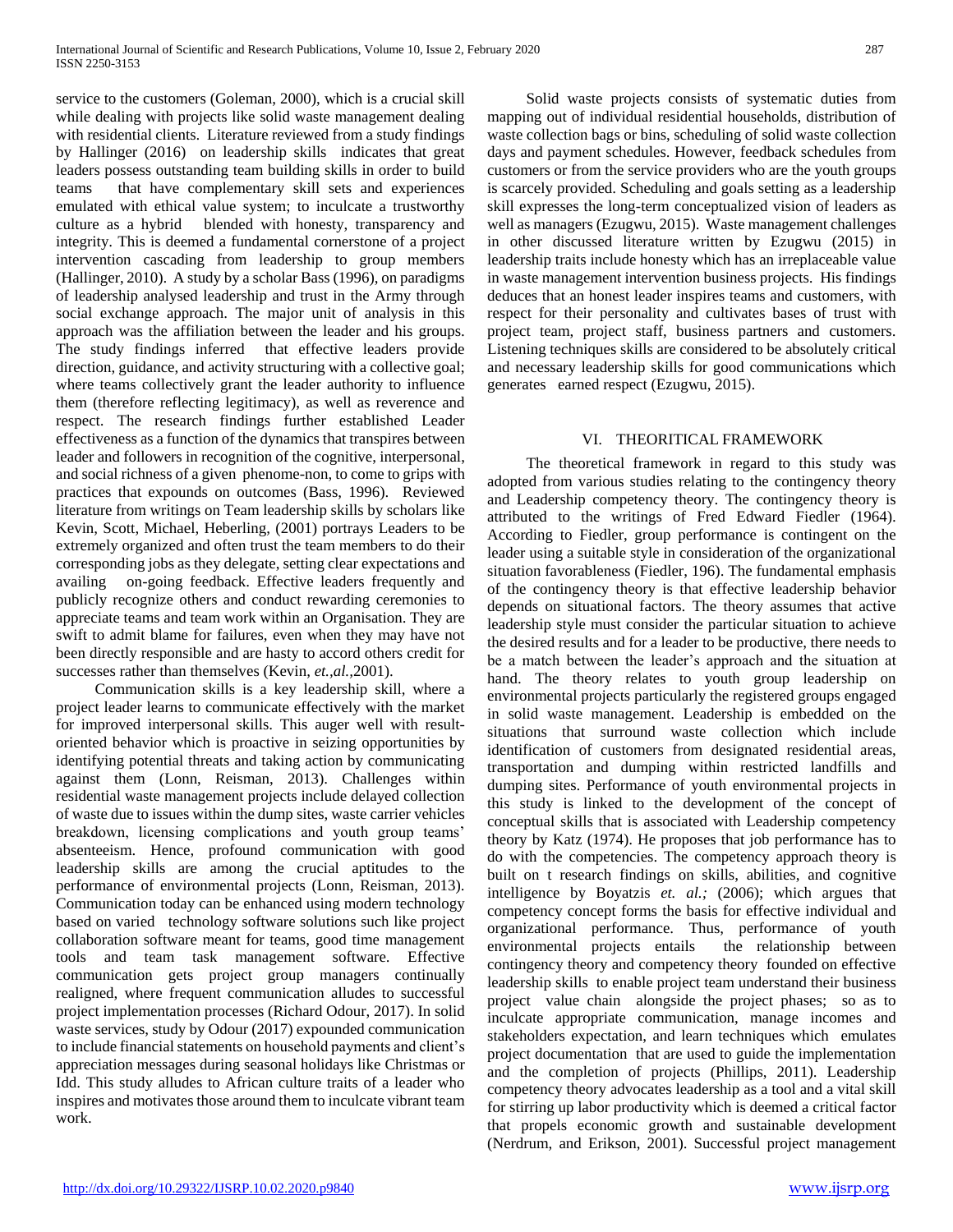leadership skills focus on processes that generally stimulate critical thinking, analytical problem solving abilities, with effective decision-making skills and therefore assisting the youths in discussing, inferring, predicting, and interpreting environmental opportunities like waste management (Brymer, 2014), which addresses this study gap.

### **(Moderating variable)**

#### **(Dependent variable) (Independent variable) Leadership skills** Team management approaches Communication skills Motivational skills Level of honesty and integrity Strategic thinking **Performance of youth environmental projects**  • Rate of Return on Investment No. of solid waste management equipment  $\bullet$  Coverage percentage of the service provided Quality of solid waste collection service in the target areas. Level of project sustainability Proportion of employment creation Level of youth inclusion Amount of group members average earnings Increased sales of recycled products • Low crime and youth survival rates No. of youth employed on salary **Monitoring and evaluation practices**  Project implementation and monitoring plan Progress and impact evaluation Data collection strategies Use of data for project improvement Reporting framework Analysis and Continuous Improvement Results dissemination and feedback Proportion of time and resources allocated for M&E in project design Leverage technologies Development of M&E youth field staff and groups members capacity

**Figure 1: Conceptual framework for leadership skills and performance of youth environmental projects.**

# VIII. RESEARCH METHODOLOGY

 This study was guided by positivists and naturalist (constructivist) forms of inquiry referred to as the; pragmatism paradigm, grounded on the notion that mixed methods explore a concept from more than one methodological, perspective; therefore making it more 'practical' in terms of overall outcomes (Lincoln and Guba, 1985). The study applied descriptive research and exploratory research designs. The research was preplanned and structured in design so that the information collected could be statistically inferred on the respondents since descriptive design is conclusive and quantitative in nature. The study population were

the youth group beneficiaries who included the urban youths in Nairobi. The study therefore targeted a population of 700 youths who are involved in environmental projects in Nairobi County, specifically, waste management projects drawn from seventeen sub counties in Nairobi County. The study used a sample size of 248 which was obtained from the 700 youths using the Krejcie and Morgan sampling table (1970) while the strata was calculated using proportionate method of Yamane (1967). The actual respondents from the number of youth members per group was homogenously selected using simple random sampling. Data was collected using questionnaire, observation checklist, interview guide and content analysis. Qualitative data was analyzed and

# VII. CONCEPTUAL FRAMEWORK

 This study was guided by the following conceptual framework that shows diagrammatised representation of the relationship between the variables. This is shown in Figure 1: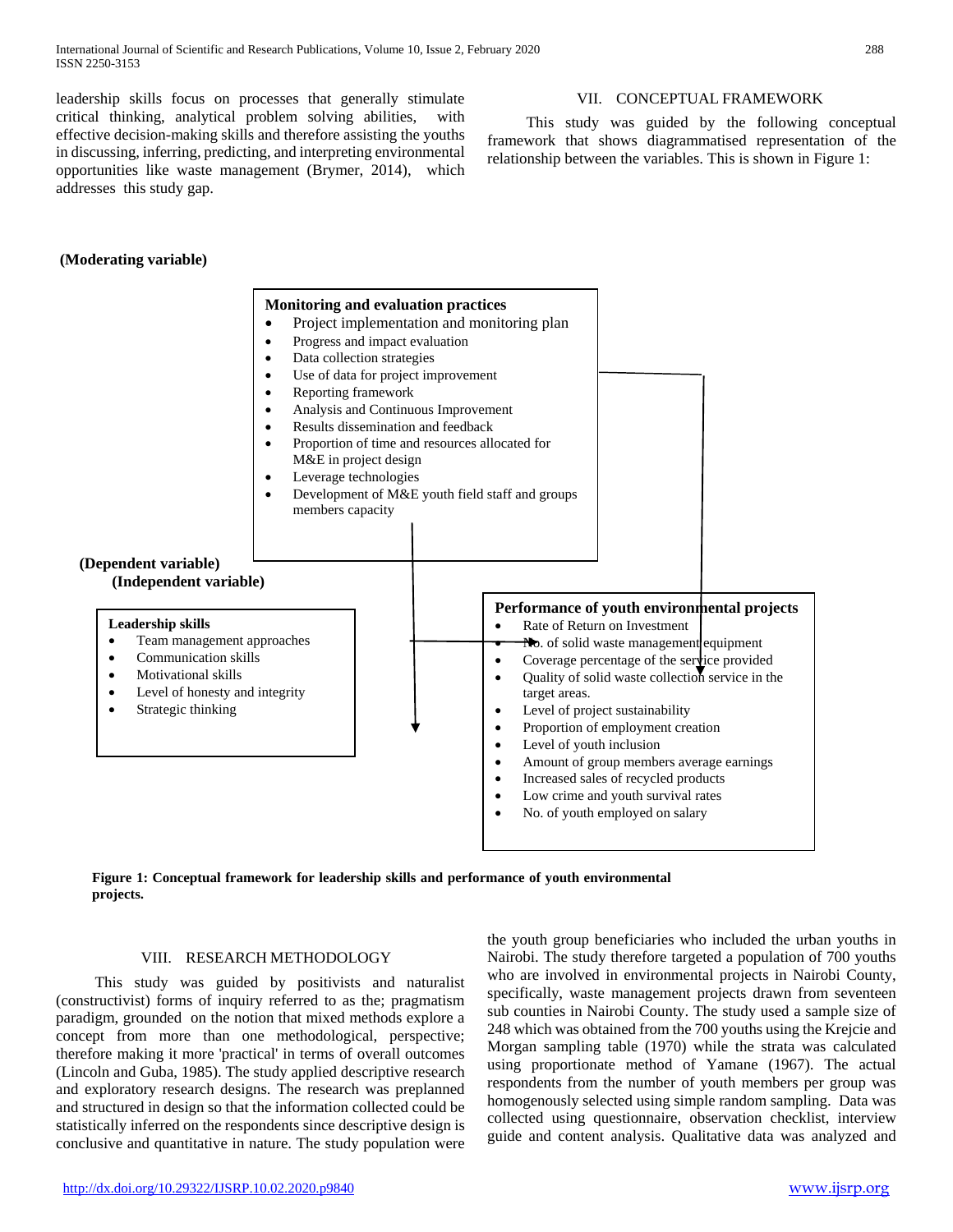presented verbatively based on themes while quantitative data was analyzed descriptively using percentage frequencies, mean, and standard deviation. Inferentially, Pearson correlation coefficient and simple linear regression analysis was used to test hypotheses, t-test was used as a tool of analysis to test for significance level at 0.05 on the on the null hypothesis.

# IX. RESULTS AND DISCUSSSION

#### **Leadership Skills and Performance of Youth Environmental Projects.**

 The objective of this study was to examine the extent to which Leadership skills influences the performance of youth environmental projects. In order to achieve this, the respondents were asked to give their options based on their level of agreements or disagreements with the statements on a Likert type of 1-5 was provided where 1=strongly Disagree, 2=Disagree, 3=Neutral, 4=Agree and 5=Strongly Agree. The results were presented in Table 1.1

| Leadership skills and performance of youth Environmental projects.                                                                                                                                     |                |                  |                  |              |           |              |                   |
|--------------------------------------------------------------------------------------------------------------------------------------------------------------------------------------------------------|----------------|------------------|------------------|--------------|-----------|--------------|-------------------|
| <b>Statements</b>                                                                                                                                                                                      | SD             | D                | N                | $\mathsf{A}$ | <b>SA</b> | Mean         | Std.<br>Deviation |
| 1. A leader's best asset is the ability to motivate<br>and inspire a team of professionals who can work<br>together to achieve the goals of the organization<br>Performance management.                | $\overline{0}$ | $\mathbf{0}$     | $\boldsymbol{0}$ | 85(34.3)     | 163(65.7) | 4.66         | 0.476             |
| 2. A leader ought to have the right amount of<br>positive and constructive feedback to help teams<br>perform effectively.                                                                              | $\theta$       | $\Omega$         | $\mathbf{0}$     | 85(34.3)     | 163(65.7) | 4.66         | 0.476             |
| 3. Effective communication entails Problem<br>solving and decision making, talking about the<br>importance of the overall goal and the<br>implications if teams didn't come together to<br>achieve it. | $\Omega$       | $\mathbf{0}$     | $\mathbf{0}$     | 85(34.3)     | 163(65.7) | 4.66         | 0.476             |
| 4. Self-determination, independence and<br>competence are the conditions that increase my<br>enthusiasm and motivation towards youth<br>environmental projects.                                        | $\mathbf{0}$   | $\overline{0}$   | 42(16.9)         | 176(71.0)    | 30(12.1)  | 3.95         | 0.538             |
| 5. The most important value that I have is my<br>integrity. I demonstrate honesty and trust in all<br>my actions to establish credibility as a leader.<br>Composite mean and standard deviation.       | $\overline{0}$ | $\boldsymbol{0}$ | $\boldsymbol{0}$ | 85(34.3)     | 163(65.7) | 4.66<br>4.52 | 0.476<br>0.425    |

**Table 1.1**

 Table 1.1 presents the responses of leadership skills on performance of youth environmental projects in Nairobi County. The results were presented using mean and standard deviation. Five statements were developed to measure the extent to which leadership skills influences the performance of youth environmental projects.

 On statement (1) that a leader's best asset is the ability to motivate and inspire a team of professionals who can work together to achieve the goals of the organization and performance management, the results indicated that out of 248 respondents who participated in the study, 163(65.7%) strongly agreed that a leader's best asset is the ability to motivate and inspire a team of professionals who can work together to achieve the goals of the organization performance management while 85(34.3%) respondents agreed unanimously. This line item had a mean score of 4.66 and a standard deviation of 0.476 which was higher than the composite mean of 4.52 and a standard deviation of 0.425, implying that the statement positively influenced performance of

youth environmental projects in Nairobi County. The line standard deviation of 0.476 being higher than the composite standard deviation of 0.425 indicate that there was divergence in opinion. The findings supports a study by Philips, (2013) on analytical leadership in communication and management which established the aptitude to motivate teams as a key leadership trait which also concurs with the findings of this study.

 On statement (2) a leader ought to have the right amount of positive and constructive feedback to help teams perform effectively, the results indicated that 163(65.7%) strongly agreed that a leader ought to have the right amount of positive and constructive feedback to help teams perform effectively, 85(34.3) respondents agreed unanimously as well. This line item had a mean score of 4.66 and a standard deviation of 0.476 which was much higher than the composite mean of 4.52and a standard deviation of 0.425, implying that the statement positively influenced performance of youth environmental projects in Nairobi County. This line standard deviation of 0.476 being higher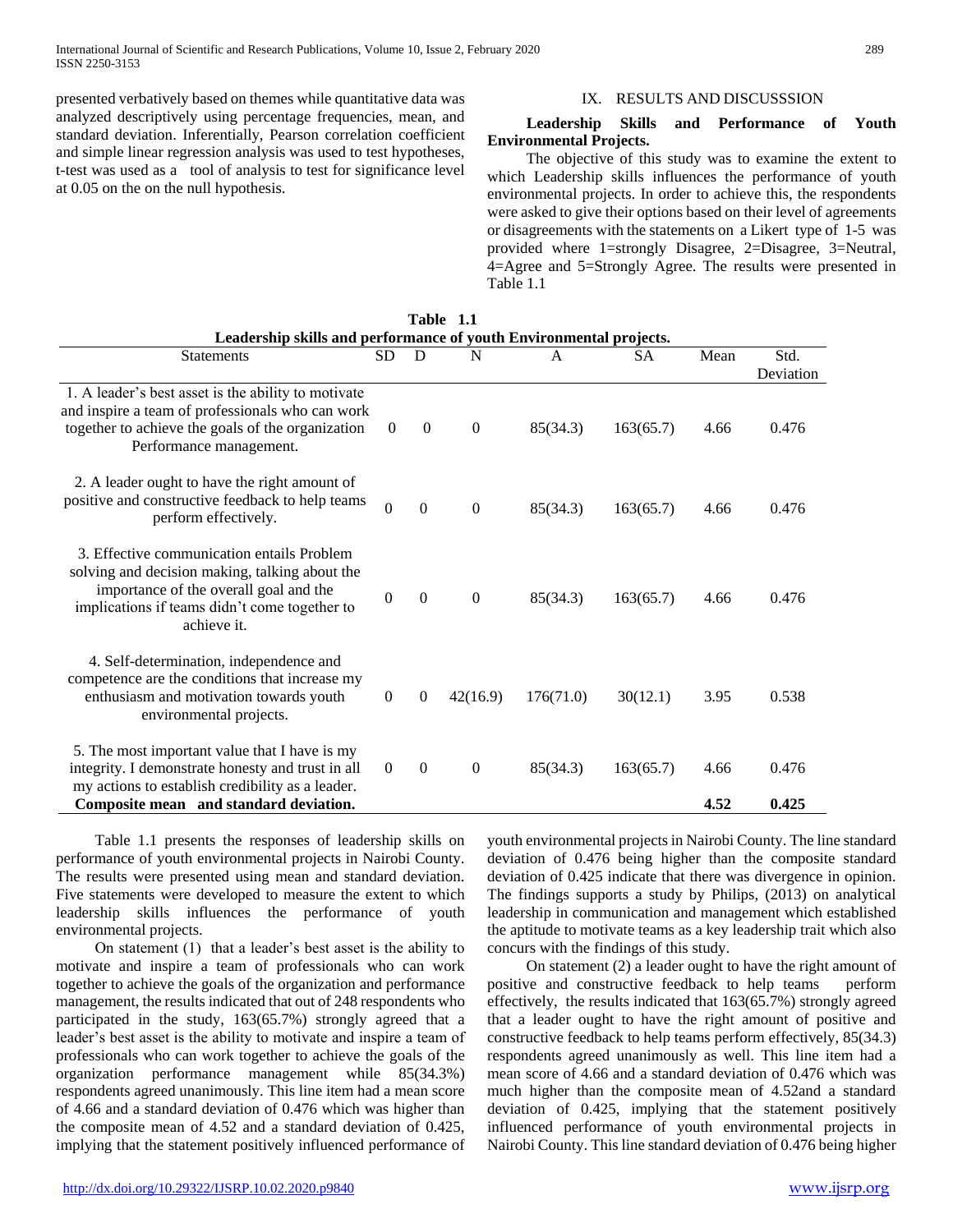than the composite standard deviation of 0.425 indicate that there was divergent views. The findings agrees with a study by Ziegler, (2013) on leadership traits versus project management which concluded that ability to envision the future and set the direction of projects effective performance requires skillful leadership traits.

 On Statement (3) effective communication entails Problem solving and decision making, talking about the importance of the overall goal and the implications of teams coming together to achieve it, 163(65.7%) respondents strongly agreed with the statement while 85(34.3%) agreed. This line item had a mean score of 4.66 and a standard deviation of 0.476 which was higher than the composite mean of 4.52and a standard deviation of 0.425, implying that the statement positively influenced performance of youth environmental projects in Nairobi County. The line standard deviation of 0.476 being higher than the composite standard deviation of 0.425 portrays divergence in views. This statement concurs with findings pertaining a study on impetus of effective communication in leadership by Ziegler, (2013) which established that agility in thinking as a team leader resonates to effective communication. This findings concurs with the outcomes of this study.

 On statement (4) self-determination, independence and competence are the conditions that increase my enthusiasm and motivation towards youth environmental projects, out of the 248 respondent, 176(71.0%) agreed with the statement, 30 (12.1%) strongly agreed with the statement while 42(16.9%) were neutral. This line item had a mean score of 3.95 and a standard deviation of 0.538 which was lower than the composite mean of 4.52and a standard deviation of 0.425, implying that this line item negatively influenced performance of youth environmental projects in Nairobi County. This findings does not agree with the empirical study on effective leadership skills by (Kouzes, 2012) which had findings revolving around impressions of leadership training for competence in leadership. The findings was also a rationale in engaging youths with in-depth interviews in order to help them understand the impetus of leadership skills and project performance.

 On statement (5) the most important value that I have is my integrity. I demonstrate honesty and trust in all my actions to establish credibility as a leader. The results indicated that majority of respondents 163 (65.7%) strongly agreed with the statement while 85(34.3%) respondents agreed with the statement. This had a mean score of 4.66 and a standard deviation of 0.476 which was much higher than the composite mean of 4.52and a standard deviation of 0.425 implying that the statement positively influenced performance of youth environmental projects in Nairobi County. The line standard deviation of 0.476 being higher than the composite standard deviation of 0.425 indicated divergence in opinions. This result findings indicate that the majority of the respondents strongly agreed that leadership management skills played a major role on performance of youth environmental projects. The findings also validated the respondent's perception on leadership skills and project management where they all agreed that it would leverage performance, thus concurring with the position taken by previous study findings following literature reviewed on leadership skills and performance of youth environmental projects. The response portrays Africans possession of "UBUNTU", which is about the essence of being human on leadership that embraces hospitality, caring about others, being able to go the extra mile for the sake of others (Bagele et.al., 2016). The study findings also implies that leadership should be celebrated and passed on to different legacies through varied cultural responsive heritages and indigenous practices; to better appreciate and understand the multitude of ways in which leadership notions can be understood and expressed. This is not only beneficial for the recipients of solid waste management projects, but also help to expand and refresh performance of youth projects, offering new insights into the phenomenon of leadership and its pivotal role in social change, hence embracing a world-view of value systems.

 Key informants interviews by Youth officers from the Directorate of Youth was also conducted pertaining their experience with the youth groups during the implementation of their solid waste management projects and they had this to say:

 *"In my opinion, it is important for youths to be trained on leadership skills because they are very inadequate in the way they handle their projects. Specifically, I would advocate that youths go through mentorship programs even after being trained on entrepreneurial projects since the training given by government is minimal and may not be practical to a youth handling environmental projects with a dire need of instant profits".* 

"*Seeing them reform and live a positive life is one of the main achievement that I endure to document in my term of service".* 

### **1.2 Inferential statistics of Leadership Skills and Performance of Youth Environmental Projects**

 Correlation and regression analyses were conducted to determine the relationship between leadership management skills and performance of youth environmental projects. These were further explained as follows:

#### **1.2.1 Correlation of Leadership Skills and Performance of youth Environmental projects**

 Correlation analysis was conducted to establish the relationship between leadership skills and performance of youth environmental projects. The results are presented in Table1.2.

| Table 1.2                                                      |
|----------------------------------------------------------------|
| <b>Correlation Matrix between Leadership Management Skills</b> |
| and Performance of youth environmental projects                |
|                                                                |

|           |                                        | <b>Correlations</b>   |            |  |  |
|-----------|----------------------------------------|-----------------------|------------|--|--|
| Variables |                                        | PerformanceLeadership |            |  |  |
|           | Pearson<br>Correlation                 | 1                     | $0.321***$ |  |  |
|           | Performance <sub>Sig. (2-tailed)</sub> |                       | 0.000      |  |  |
|           | N                                      | 248                   | 248        |  |  |
|           | Pearson<br>Leadership Correlation      | $0.321***$            |            |  |  |
|           | Sig. $(2$ -tailed $)$ 0.000            |                       |            |  |  |
|           | N                                      | 248                   | 248        |  |  |

Correlation is significant at the 0.01 level (2-tailed).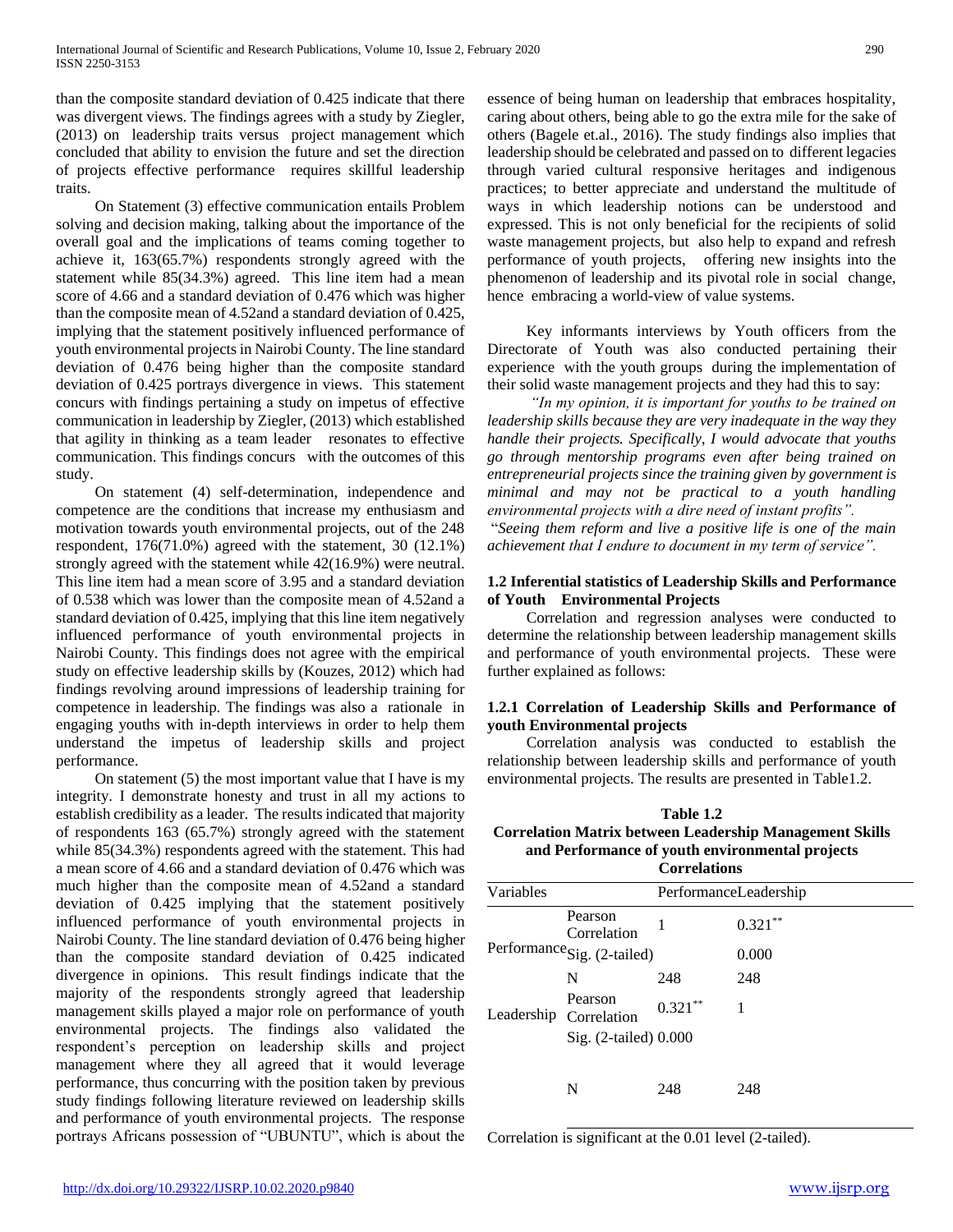Table 1.2, the correlation output shows that leadership characteristics were statistically significant (P-values under significant 2-tailed were all less than  $\alpha=0.05$ ) towards performance of youth environmental projects. From table 1.2 also shows that the correlation index between leadership skills and performance was positive and significant, r  $(247) = 321$ ; p $\leq 0.05$ . This implies that as the level of leadership skills increases, the performance of youth environmental projects also increases

# **1.2.2 Regression analysis of Leadership Management Skills and Performance of youth environmental projects**

 Further, a Regression analysis was conducted between the leadership skills and performance of youth environmental projects to determine the relative contribution in terms of the variance that could be accounted by the independent variable towards the change in the dependent variable. From this analysis, it was observed from the model summary table (Table 1.3) that the coefficient of correlation was 0.321 with an  $\mathbb{R}^2$  square of 0.103 implying that the leadership skills variable could explain about 99 percent of the total variance in performance of youth environmental projects.

# **Table 1.3 Regression analysis Model Summary table between Leadership Management Skills and Performance of youth environmental projects**

| Mode R R Adjuste Std. Change Statistics |  |   |                 |  |                                                                          |  |
|-----------------------------------------|--|---|-----------------|--|--------------------------------------------------------------------------|--|
| 1                                       |  |   |                 |  | Squar d RError of R F df df2 Sig. F                                      |  |
|                                         |  |   |                 |  | e Square the Square Chang 1 Chang                                        |  |
|                                         |  |   | Estimat Chang e |  | e                                                                        |  |
|                                         |  | e | e               |  |                                                                          |  |
| $\mathbf{1}$                            |  |   |                 |  | $\frac{0.321}{a}$ 0.103 0.099 0.521980.103 28.164 1 $\frac{24}{6}$ 0.000 |  |
|                                         |  |   |                 |  |                                                                          |  |

a. Predictors: (Constant), Leadership

 As to whether this model was significant in enabling predictions containing the independent and dependent variable, the ANOVA table was produced and the results are as shown in Table 1.4

**Table 1.4 ANOVA of Leadership Skills and Performance of youth environmental projects**

| $28.164 \cdot 0.000^b$ |  |
|------------------------|--|
|                        |  |
|                        |  |
|                        |  |
|                        |  |
|                        |  |

b. Predictors: (Constant), Leadership

 The ANOVA Table 1.4 showed that in the global model, Leadership skills had a significant prediction on performance of youth environmental projects, This implies that the levels of leadership skills possessed by youths can be a good predictor of performance of youth environmental projects;  $F(1,246) = 28.164$ p≤.05.

 To establish the amount of contribution that leadership skills had on the outcome variable of performance, the results are presented in Table 1.5 on regression coefficient and reported using the t-value statistics

### **Table 1.5 Regression coefficient of Leadership Skills and Performance of youth environmental projects**

| Model<br>Coefficients                            |    | Unstandardized | Standardized<br>Coefficients | Sig.       |
|--------------------------------------------------|----|----------------|------------------------------|------------|
|                                                  | R. | Std. Error     | <b>Beta</b>                  |            |
|                                                  |    |                |                              | 4.9220.000 |
| 1(Constant) 1.744 0.354<br>Leadership0.415 0.078 |    |                | 0.321                        | 5.3070.000 |

 The Table of regression coefficient (1.5) showed that the unstandardised beta coefficient for leadership skill to be 0.415 The T value for leadership skill is also significant, implying that for each unit increase in leadership skill, performance of youth environmental projects can increase by  $0.415$  units;  $T(247)$  = 5.307;  $\beta$ = 0.0.415.; P $\leq$ .05.

# **1.2.3 Hypothesis Testing**

 The study sought to assess the influence of leadership skills on the performance of youth environmental projects. Pearson correlation coefficient was used to test the relationship between leadership skills and performance of youth environmental projects. This was done at 95% level of confidence. In order to prove the validity, both correlation and regression analysis were run on the SPSS programme version 22 based on the decision criterion made that any P-value less than the threshold of  $\alpha$ =0.05 would be considered significant and subsequently lead to the rejection of the null hypothesis and acceptance of the alternative hypothesis or fail to reject the null hypothesis when the P-value obtained is greater than the threshold of  $\alpha$ =0.05. From the findings of correlation and regression and analysis; correlation index between leadership skills and performance was positive and significant, r (247) = 321; p $\leq$  05. This implied that as the level of leadership skills increases, the performance of youth environmental projects also increases. Regression coefficient showed that the unstandardised beta coefficient for leadership skill to be at 0.415 units  $T(247) = 5.307$ ;  $β= 0.0.415$ .; P $\leq$ .05. The T value for leadership skill was significant, implying that for each unit increase in leadership skill, performance of youth environmental projects can increase by 0.415 units. This therefore implies that the null hypothesis which stated that:

 $H<sub>0</sub>$ : There is no significant relationship between leadership skills and performance of youth environmental projects in Nairobi County; to be rejected and the conclusion made that:

 $H<sub>1</sub>$ : There is a significant relationship between leadership skills and performance of youth environmental projects in Nairobi County, which was the alternative hypothesis.